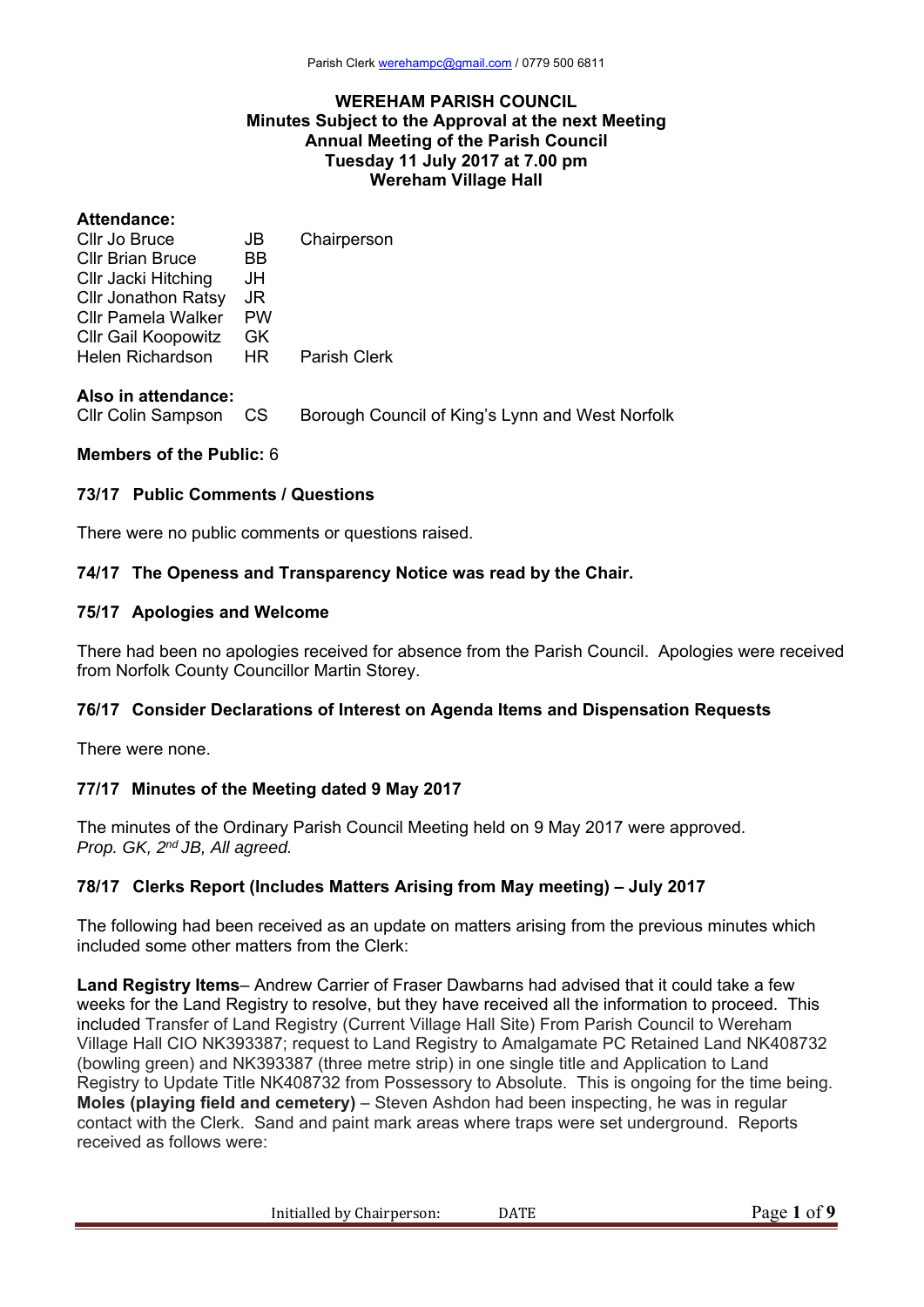- 01.06.17 Few mole hills on playing field but runs too shallow to set traps on public access field. No activity in the cemetery.
- 12.06.17 Mole hills on playing field had deeper runs and set traps/
- 15.06.17 Clerk emailed to check mole hills on new grass in cemetery.

**Cemetery Grass Establishment** – T&A Tree Services tidied the new grass in the cemetery from weeds and reseeded it.

**Telephone Box Refurbishment** – Lee finished painting the phone box and the Parish Council formally thanked him during the meeting which he attended.

**Defibrillator Check**– The Clerk continued to check the system weekly and no issues had been reported.

**Road Grips, The Row** – The Clerk believed this had been resolved.

**West Norfolk Recycling Rewards** – They confirmed receipt of the Parish Council's nomination of Wereham Village Hall. We will await to hear if successful.

**Fly Tipping** – Information on how to report was added to the website and Facebook page. **Pond** – Orange mesh was to stop ducklings getting stuck down the drain and will be removed when

there is no longer a risk. Mr Voutt had installed and caused no issues. **VAT Return** – This was sent to the HMRC for refund early July for payments back to October 2016. **Exerciser Rights and the Audit** – This was displayed from 5 June 2017 for a total of 30 working days. The main audit was returned to Mazars and a response will be received late August 2017.

The Audit have returned queries in relation to the 201516 Audit and the Clerk is working through it. **Pot Holes Reported in May** – Crimplesham pot hold on A134 had been resolved. The Cavenham Lane/Gibbet lane reported had been inspected and action plan for resolve was in place, it had been additionally reported by someone else too.

**Cemetery Grass Edging** – CGM had cut the grass right back to the edge of the cemetery and will continue to maintain it at this level.

**Cemetery Gate** – There has been no volunteer come forward to paint the gate from Facebook. **Barclays Error** – Barclays bank after five months actioned a transfer which they had lost in early February at the beginning of May to Westcotec. The payment had since been returned to the bank account. Barclays are sending a second £50 refund for my time in contacting them to complain, including the interest totalling £33 whilst the money had left the account. The Clerk advised them that it had not been easy process to set up online banking to view statements to mitigate such issues, which they agreed to progress as a further way of compensating the issues that had taken place. Barclays apologised for their branches conduct in not additionally dealing with enquiries at the point of transfer taking place. The Parish Council has received £100 in total as compensation and £33 interest for their error.

**Rangers** – They are visiting the village w/c 24 July and have been notified of many jobs. The Clerk had also reported online broken signage at either end of Flegg Green including the weight restriction signs that appear to be possibly facing the wrong way.

# **79/17 Parish Council Management**

### **6.1 Parish Council Vacancy**

The Parish Council had one vacancy, which a notice had been advertised for parishioners to contact the Borough Council should they wish to call an election and there had been no returns. The co-option advert had been advertised after this period and three applications had been received and circulated. The Parish Councillors had received a briefing note on co-option procedures written by NALC in their agenda pack. The Chair advised that one applicant was a Trustee of the Village Hall and therefore any decisions on this topic they would have declare an interest, though it was noted that as the Parish Council were no longer Custodian Trustees of Wereham Village Hall CIO this was unlikely going forward. The Parish Councillors took to a ballot of who they wished to co-opt, it was accepted that John Millard should be co-opted as Parish Councillor for the remaining period of the vacancy to May 2019. The Clerk advised that the ballots were sealed in an envelope should anyone wish to view but for respect of those who had applied it would not be specifically declared.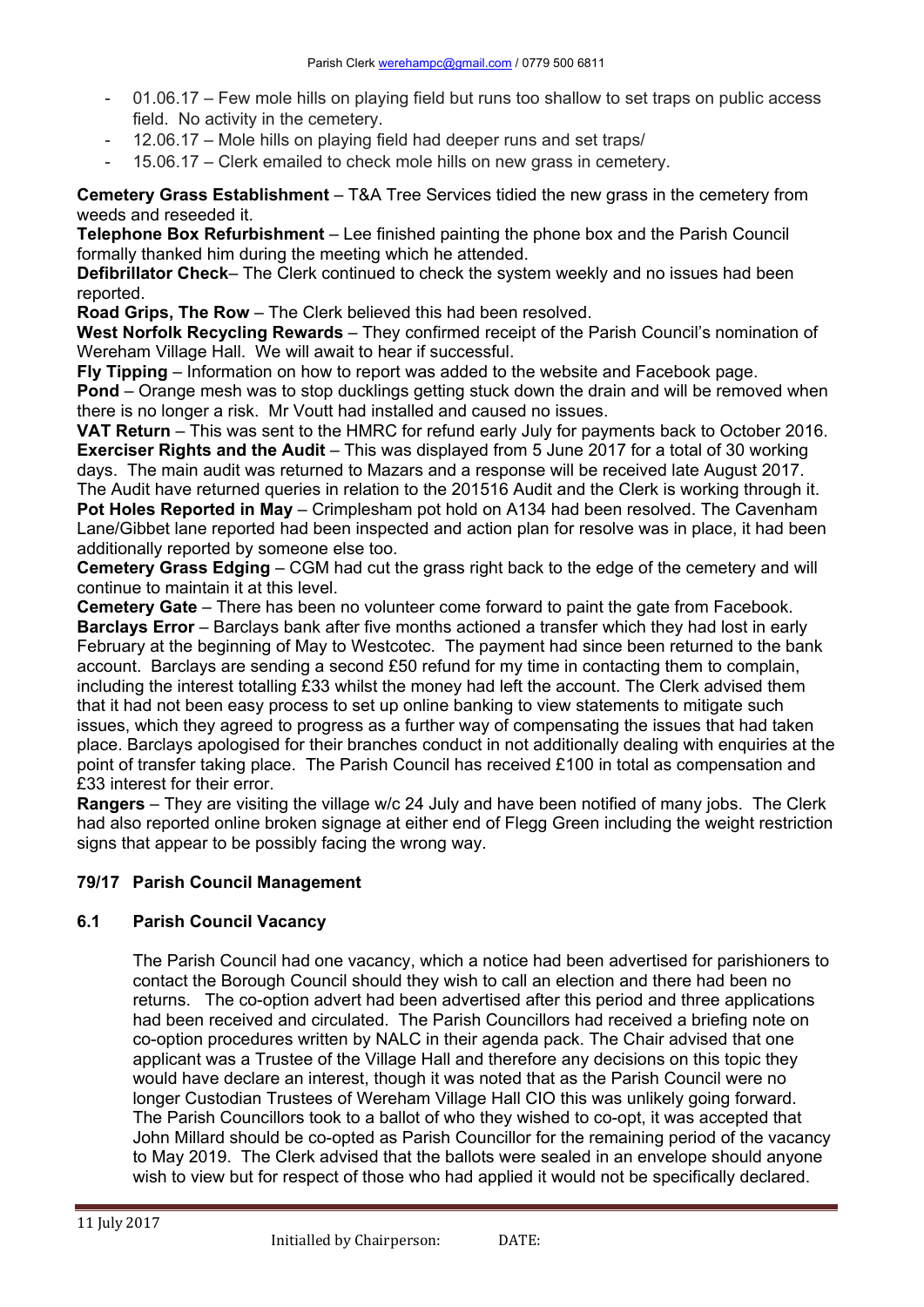The Clerk advised that all applicants had been asked to read the declaration of interests and code of conduct prior to the meeting if they wished to join the meeting immediately after the vote. John Millard was present in the meeting and confirmed that he had read the documents and proceeded to sign with the Chair, after which he joined the meeting. The Parish Council welcomed Cllr John Millard and thanked all other applicants.

### **6.2 Insurance Renewal 20178**

 The Parish Council had received copies of the insurance renewal via email prior to the meeting. The Chair explained that the annual cost had increased from £460 to £548 from the previous year due to the claim for the stolen SAM2 at the end of 2016. The Chair advised that it was an important message to the village to be vigilant for vandalism as the costs fell back to all ultimately to pay. The Chair added that there had also been a 2.5% increase on insurance premium tax by the Government. The Clerk shared that as there had been a claim the Council was no longer tied into the three year fixed rate. It was agreed to approve the insurance renewal. *Prop. GK, 2nd JB, All agreed*

**RESOLVED:** That the Clerk renew the insurance for 2017/18 as per quotation.

## **80/17 Correspondence Received**

The Parish Council noted the following correspondence received:

- a) Community Police Newsletter June 2017
- b) Community Action Norfolk Funding Newsletters
- c) Wereham Village Hall Supporters Update June 2017
- d) BCKLWN Electoral Boundary Review Consultation. The Parish Council noted that they had received an invitation to consult on the boundary of the ward for electoral reasons. CS advised that Wereham was an almost perfect composition as an electorate and the Parish Council consultation was not essential. The Parish Council agreed that they were satisfied with the current size of the electoral boundary.
- e) BCKLWN Notification of a New Property Address: Stag Lodge, Bens Lane, Wereham
- f) Telecommunications Aerial Article
- g) Parish Partnership Funding Norfolk County Council deadline Dec 2017. The Chair shared that the in past Wereham had benefited from the funding by providing fifty percent towards dropped kerbs; pedestrian rails and the SAM2 speed sign. It was agreed for the Clerk to consult with residents in G4 newsletter, website and facebook providing the letter received for discussion at the next meeting. The Parish Council noted that they had previously agreed not to pursue a bus stop due to low numbers of use and lack of space for installation. The Councillors also agreed to bring ideas to the September meeting.
- **RESOLVED:** 1) That the Clerk consult with the village regarding the Parish Partnership Funding on G4, website and facebook for the September meeting.
	- 2) That the Councillors bring ideas for funding opportunities to the September meeting.
	- h) NALC Newsletters

### **81/17 Wereham Village Hall Update**

John Eastgate, Treasurer and Project Team Member and Victoria Gray, Chair and Project Team Member of the Charity attended to provide an update from the Wereham Village Hall charity covering the following:

- All funding was now in place to commence build week commencing 24 July.
- An area would be fenced and any official visitors would need safety equipment.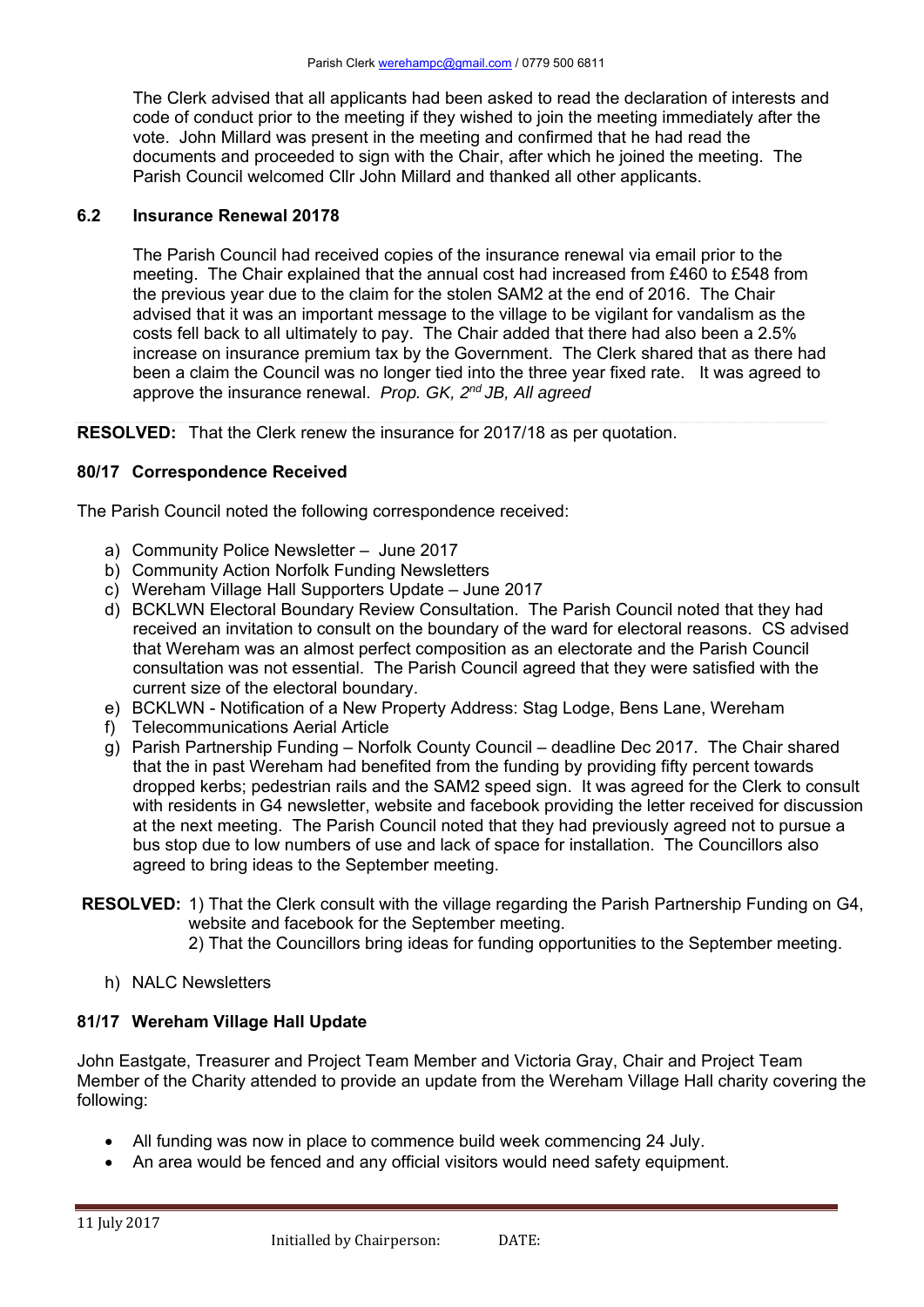- Current access would remain and continue as it currently was. A new access would be created extending beyond the current access. The disabled access at the back of the village hall would also remain open, as well as the unofficial access at Bens Lane. There may be the need to close off the access when the final dig takes place but it should be the only occasion.
- Contact had been made direct with CGM to make them aware for grass cutting purposes.
- There would be road closures necessary at the point where sewer connection was needed but this would be requested during the summer holidays when there are no children waiting for their school buses.
- Parish Council's 3 metre access would be made good.
- Builders would be on site from 7.30 am until 5 pm and there would be nothing of large noise such as piling.
- Finished date was 30 March 2018

Following a query from the Chair JE confirmed that if required the project could remove both the goal posts on the field, as one would need to be removed as situated on the village hall build site.

The Parish Council thanked the project team for the update and congratulated them and all other team members and volunteers for the hard work taken place to get to this point.

*A Member of the public joined at this point and Victoria Gray left the meeting.* 

### **82/17 Wereham Pond**

The Chair advised that Norfolk County Council, Area Manager Andy Wallace had met with the Parish Council in June to discuss the plan for the pond on site. It was agreed for a start on site in September after the summer holidays and when there was a better opportunity for grass to seed properly. The work would take up four days to complete within a week. As soon as the date was known the clerk would notify all concerned. She added that the work would involve the removal of the concrete reinforcing bank from the steps along the pond to leave one concrete section at the pub end as a horse shoe shape, graduating down to the water. It would be grassed over with honeycomb plastic mesh underneath for stability and durability. She further shared that the Parish Council hoped to improve the natural environment.

The Chair shared that they had asked Andy to explore whether mud excavated from the pond edge could be moved to the other side of the pond over the top of weeds that were invasive species, and the Clerk was waiting for a response. She added that he had agreed that alternative positioning of the mud would save on costs. The Council acknowledged that this would depend upon excavation of what the soil consisted off otherwise Norfolk County Council would dispose elsewhere. The Clerk advised that machinery would be stored off site and fencing would be put up around the site whilst it goes ahead.

The Chair shared that the Parish Council hoped to create a group of volunteers to manage the pond and advise the Parish Council of what they would require to maintain in going forward. She added that the Parish Council were going to meet with the Community Conservation Trust who bring volunteers to undertake agreed conservation work. The Parish Council were going to have a site meeting with them in August to explore a partnership. The Clerk would also be contacting the Wildlife Trust as part of the work too. It was agreed to defer the application to the 'Plant a Tree Charter' later in the year when the pond work had progressed.

On another matter relating to the pond, the Parish Council approved a quotation of £50 for emergency storm drain clearance in the pond.

The Clerk advised that the Parish Council had received a request to install a memorial bench on the pond area. After discussion it was agreed that the millennium bench could be re-sited at the cost of the applicant and a new memorial bench would be accepted provided that it was installed appropriately and matched in colour and design to the other wooden bench on the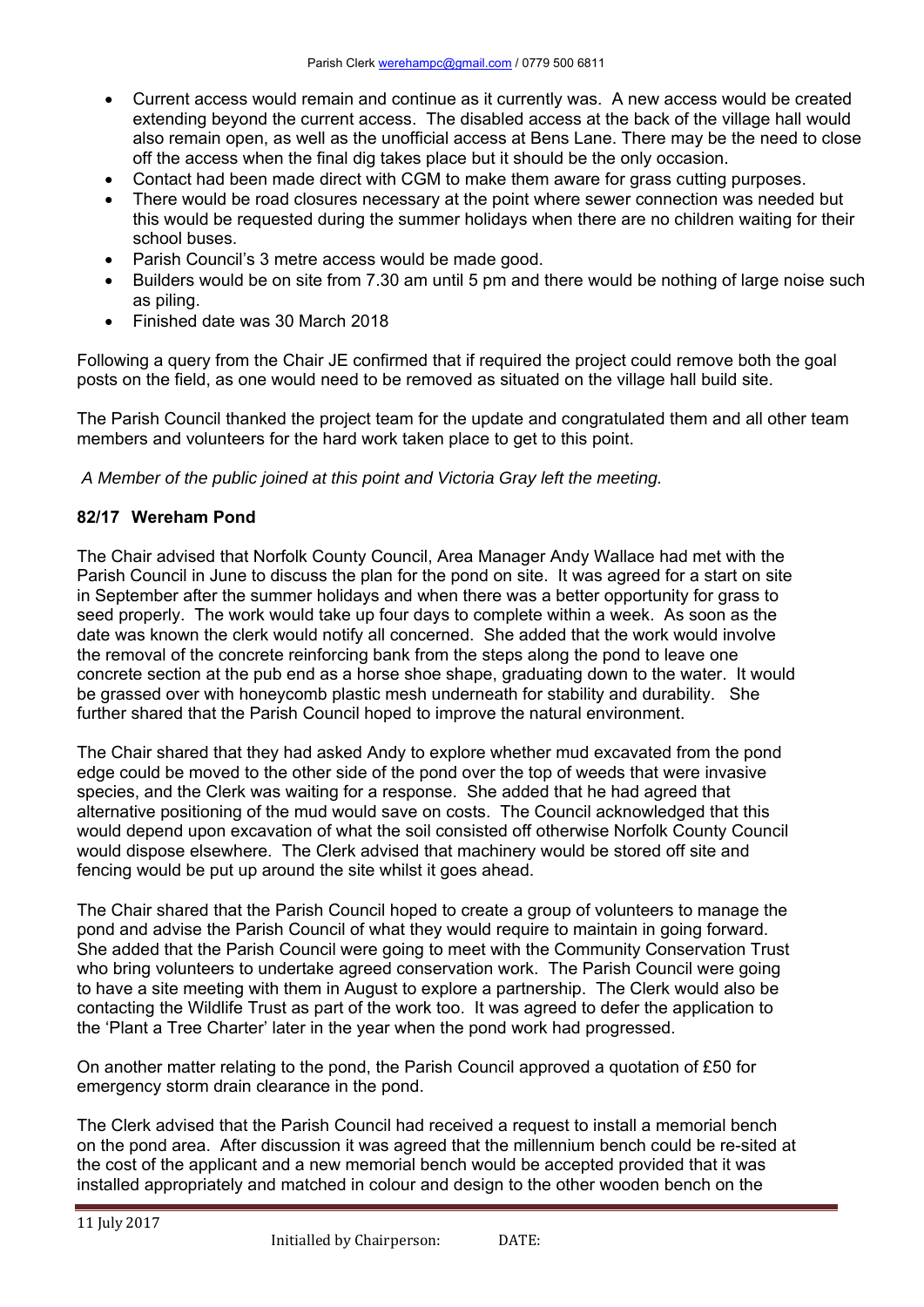pond area. Plus the installer agrees to cover all ongoing costs maintain it long term ie painting/staining repairs to it etc. It was also agreed that the Clerk would advise of this to the applicant, but also it would not be possible to install it until after the pond works had been finalised.

### *Prop. GK, 2nd JB, All agreed*

**RESOLVED:** 1) That a memorial bench application be approved provided that costs to move the millennium bench are met and a design is approved by the Parish Council to match the wooden bench currently at the pond site.

2) That the Clerk advise the applicant of matters relating to resolution number one.

### **83/17 St Margaret's Churchyard**

The Clerk had confirmed to the Parish Council that as per a minute dated 1933 within the archive minute book that the St Margaret's Parochial Church Council had formally passed responsibility of the Closed Churchyard to the Wereham Parish Council but responsibility to date had not been formally in place regarding boundaries, gates, grass, trees and memorials. Cllr Pam Walker advised that Rev Ken Waters would be attending the September meeting to discuss issues relating to the Churchyard. The Clerk and Cllr Walker advised that they had attended an SLCC summer conference where Closed Churchyards had been the topic area, this had in turn formed part of the investigations into responsibility and to widen knowledge of this topic area. The Clerk advised that the Parish Council needed to maintain the following areas to a reasonable standard and at whatever cost necessary as part of their duties. A Councillor shared that there was funding open to PCC's but not PC's which might be good to explore as a PC cannot fundraise other than via the precept.

The following areas relating to the Churchyard were discussed

- **Memorials** The Councillors noted the quotation that had been received and the Clerk advised that it was a specialist service where a contractor needed a special licence in order to inspect memorials. She added that the quotation had been for the Churchyard, Cemetery and War Memorial. After discussion it was agreed that before the quotation was accepted that Cllr Hitching would source contacts for the Clerk for Memorial Inspections. Also the Clerk agreed to explore possible savings if the contractor was present in the local area at the time of the report. It was agreed after discussion that the report would be a one off report. The Clerk advised that the Councillors previously had received a briefing note from the Insurance company on risks around memorials and inspections, and it confirmed that as the Parish Council included it within their bi-monthly inspection task list this was sufficient mitigation.
- **Boundary Wall** That the Clerk would contact Pam Lynn, the Borough Council's Conservation Officer in regard to any protections in place on the boundary wall and any consents needed, and seek further contacts for quotations. CS advised that Angela at the Downham Burial Board may be able to help and Cllr Hitching agreed to contact them and forward to the Clerk.
- **Tree Management** The Councillors noted that this would be discussed under a separate item in the meeting which included the Churchyard.
- **Annual Church Clock Services**  As the Clock was a public service the Parish Council had powers to maintain it, and Cllr Ratsey agreed to seek quotation and booking of the annual service later in the year in order for any repair costs to be budgeted for in the precept.

**RESOLVED:** 1) That the Clerk contact the contractor who quoted for memorial inspections to explore a lower price if working within the local area. 2) That Cllr Hitching seek companies to do memorial inspections and provide to the Clerk

for follow up for the September meeting. 3) That the Clerk contact the Borough Council's Conservation Officer to seek information

relating to the boundary wall and seek further builder quotations for its repair for consideration at the September meeting.

4) That Cllr Ratsey seek quotation and book an annual service of the Church Clock.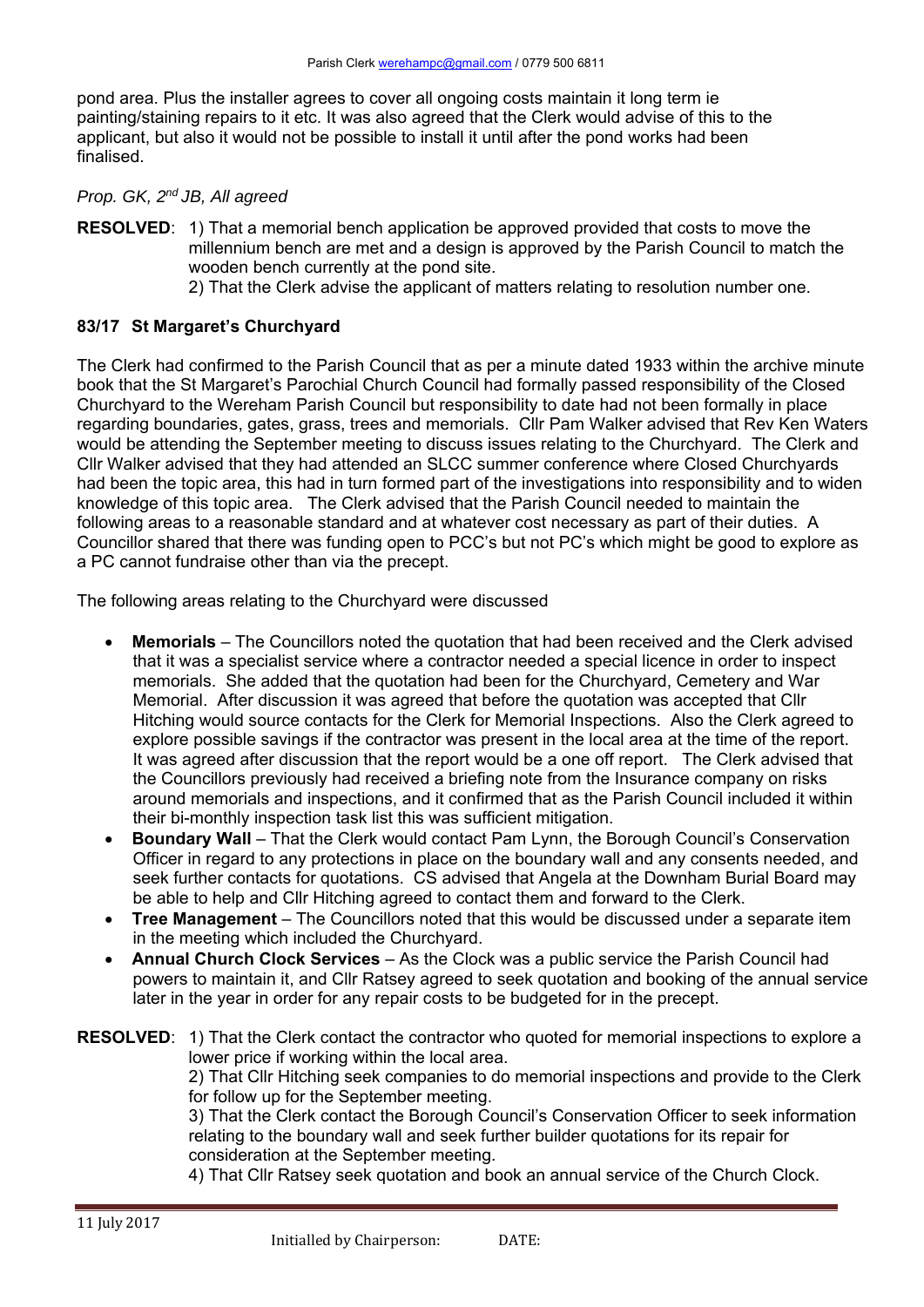### **84/17 Tree Management Survey Quotations**

The Council had received two quotations for an annual tree management survey within the playing field; pond area; churchyard and cemetery.

After discussion it was agreed for the Clerk to contact CGM and accept their quote if they agree for any fee to be waived should the Parish Council go ahead with any identified works necessary.

### *Prop. JR, 2nd JH, All agreed*

**Resolved**: That the Clerk accept the quote from CGM for an Annual Tree Management Survey to be presented at the September meeting.

## **85/17 Playing Field Licence with Heygates**

The Licence in its final form with a plan had been circulated to the Parish Council, who after discussion agreed that they had no further comments and were happy to approve it. The Clerk advised that the Chair and Vice-Chair would need to sign the licence and plan in duplicate to be returned to Heygate's solicitors.

**Resolved**: That the Playing Field Licence be approved as presented.

## **86/17 Tree on Playing Field - Ivy**

BB updated that there had been birds nesting and he had been unable to remove the ivy.

# **87/17 SAM2 (Speed Sign) Data Review**

The Parish Council noted data downloaded from the SAM 2 speed sign on the A134, where there had been one vehicle travelling at 83 mph on a Monday. They noted that the average speed logged was 42mph which was good. It was agreed to include as an item on the agenda every six months. It was noted that the Police had been notified about speeding in Queens Close but no action had been taken to date.

### **88/17 Drainage at Culvert (TF60414)**

JR advised that there had not been the high level of rain seen in the previous year, but he was going to follow up with an update on the drain.

### **89/17 Defibrillator Funding Update**

The Clerk had advised that there was £60 surplus funding available from the Lottery Awards for All fund and it was agreed to purchase more key fobs.

It was noted that a second awareness session had been booked on Tuesday 22 August from 4-6 pm in the hope that more families may be able to attend. It was noted that there was an option to postpone or cancel if needed at no extra cost, and it was purchased with funding received.

**Resolved:** 1) That the Clerk purchase £60 of key fobs.

### **90/17 Advertisement Opportunities - Phone Box**

It was agreed after discussion not to pursue advertisement in the phone box due to ongoing maintenance issue.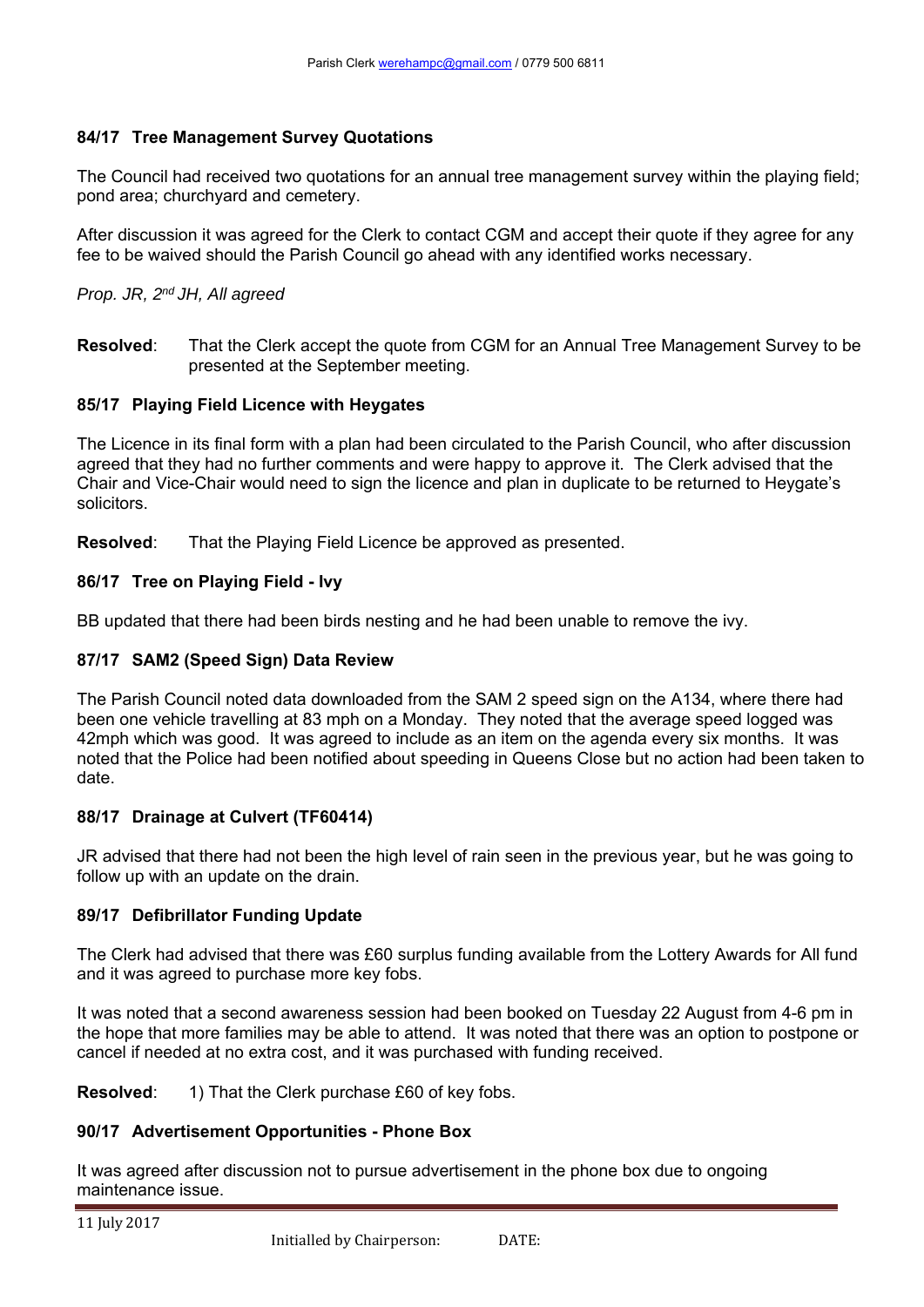# **91/17 Playground, Cemetery, Pond Area, Playing Field and Churchyard Bi-Monthly Inspection**

JR inspected the areas and reported the following:

- **1) Playground** JR agreed to tighten logs on the playground equipment. The Parish Council noted a crack in the seat and agreed to keep an eye on it. The Clerk agreed to seek some more dog fouling prosecution signs from the Borough Council to replace ones that are faded.
- **2) Cemetery**  The new grassed area and brambles had been cleared and regressed and was looking better. JR advised that the hedge had been cut but wasn't a clear line, BB agreed to follow up with CGM.
- **3) Pond and Surrounding Area** The Clerk agreed to seek quotes on the pond path behind the willow trees for presentation at the September meeting from three contractors noted, including the removal of the brambles.
- **4) Playing Field**  A complaint had been received in regard to noise from the multi-sport equipment on the playing field of balls bouncing off it late at night. After discussion it was agreed that the Parish Council would accept the offer for removal of both goal posts on the playing field and their disposal from the Village Hall Committee Project Team. After which the Clerk would get in contact with Ms Bliss who agreed to arrange the movement of the multisport goal unit to the far back end of the field where the current goal post was situated. If simply moving it away from houses failed to solve the noise issue the Parish Council agreed to adding a net within the area to prevent any ball reaching the back metal mesh. The Clerk agreed to bring forward the annual play equipment inspection forward to tie in with the movement of the multi-sport equipment which would not be possible to be used until confirmed safe. Ms Bliss confirmed that the concrete base which it sat on it would also be moved and that everything would be made good.
- **5) St Margaret's Churchyard** Clerk to create a notice to be displayed of PC contact details.
- **Resolved:** 1) That the Clerk accept offer from the Village Hall Project Team to remove and dispose of the goal posts on the playing field.

2) That the Clerk would get in touch with Ms Bliss to arrange movement to tie with an inspection of the multi-sport equipment by Wickstead.

 3) That the sound of the multi-sport equipment be assessed before netting or a change to the back is actioned.

4) JR to tighten logs on play area.

5) Clerk to seek new dog fouling prosecution signs.

6) BB to contact CGM re hedge cutting.

 7) Clerk to seek quotes for tidy of the path around the pond behind the willows for the September meeting.

8) Clerk to create a contact sign for the Churchyard.

### **92/17 Rangers / Highways Maintenance Tasks**

The following was agreed for the Clerk to action:

**RESOLVED:** 1) That a letter is sent to the occupier of the property where bushes were overgrowing over the wall next to the pub barn on Church Road.

> 2) That a letter be wrote to owners of Tudor Lodge to ask that bushes along Cavenham Road are cut back for matters of Health and Safety.

3) That the Clerk place advise from the Borough Council on the 'Weed Type' smell on the facebook page.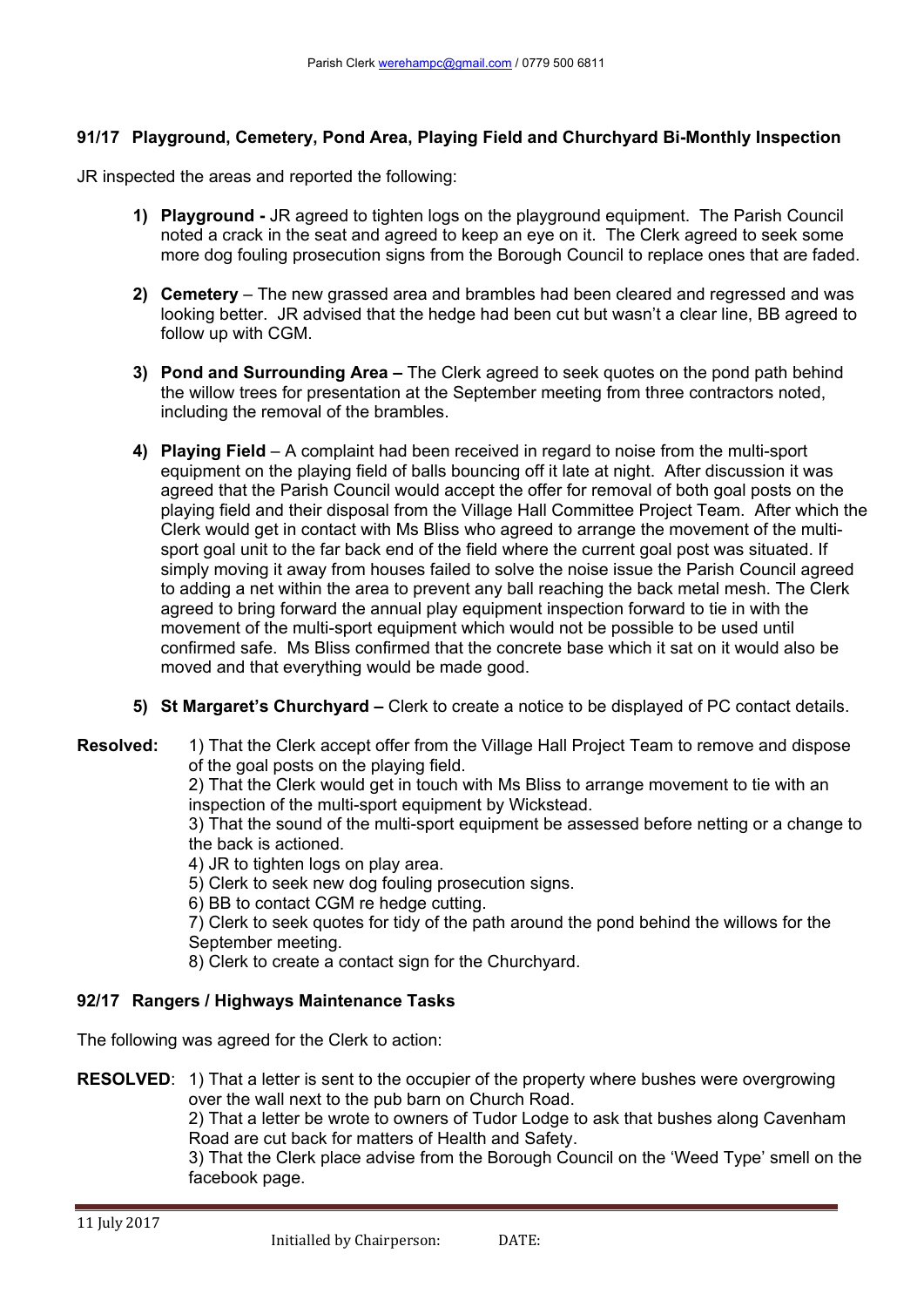4) That the Clerk write to Glazwing regarding concern about the increase of flies within Wereham.

5) That the Clerk contact Anglia Water to investigate proper operation of the pumping stations in regard to the increase in flies.

#### **93/17 Planning Application Matters**

- **a)** There were no planning applications for consideration within the meeting.
- **b)** Tree Planning Application 17/00085/TREECA The Paddock, Cavenham Road No Comments had been received since the previous meeting in May.
- **c)** Hollies Development 10 Dwellings. Application Permitted on 23 June 2017
- **d)** Planning decision had been received for Tudor Lodge Garage and was Approved.

#### **94/17 Finance**

The Accounts to month ending May 2017 and June 2017 had been provided to the Parish Council including the cheques to be signed and payments approved for July 2017 in accordance with what is shown below: The Finance Committee had checked and approved by signing off financial information prior to the meeting. The Parish Councillors also received a cash flow spreadsheet and noted its contents.

| Payee                                                         | <b>Net</b> | <b>VAT</b> | <b>Gross</b> |
|---------------------------------------------------------------|------------|------------|--------------|
| E.On May 2017                                                 | 50.78      | 2.54       | 53.32        |
| Clerk standing order - May and June 2017                      | 236.80     | 0.00       | 236.80       |
| T&A Tree and Garden Services Tree Logic - Cemetery            | 355.00     | 0.00       | 355.00       |
| CGM- Grounds Maintenance April 17                             | 126.24     | 25.25      | 151.49       |
| E.On June 2017                                                | 52.47      | 2.62       | 55.09        |
| <b>AON Annual Insurance</b>                                   | 548.73     | 0.00       | 548.73       |
| CGM - Spray of Play Area                                      | 15.00      | 3.00       | 18.00        |
| CGM - Spray of Churchyard; cemetery; playing field; alley way | 23.26      | 4.66       | 27.92        |
| CGM - Grounds Maintenance May 2017                            | 202.98     | 40.60      | 243.58       |
| Norfolk County Council - Pond Works                           |            | 780.00     | 4,680.00     |
| Helen Richardson (Clerk Salary & Expenses May/June)           | 103.35     | 0.00       | 103.35       |
| HMRC Payroll for May and June 2017                            | 130.60     | 0.00       | 130.60       |
| SLCC Conference - Clerk and Councilor                         | 99.00      | 0.00       | 99.00        |
| Pam Walker - Travel Expenses                                  |            | 0.00       | 40.50        |
| <b>Total</b>                                                  |            | 858.67     | 6743.38      |

*Proposed JB, seconded JH. All Agreed.* 

**Resolved:** (1) That the Accounts for month ending May 2017 and June 2017 were accepted and cheques signed and payments approved in accordance with the above.

### **95/17 Transparency Funding Application 2017/18**

The Parish Council had received an application for the Transparency fund for 2017/18 and approved it for submission to NALC

*Proposed JH, seconded PW. All Agreed.* 

**Resolved:** (1) That the Clerk submit the 2017/18 Transparency Fund Application to NALC.